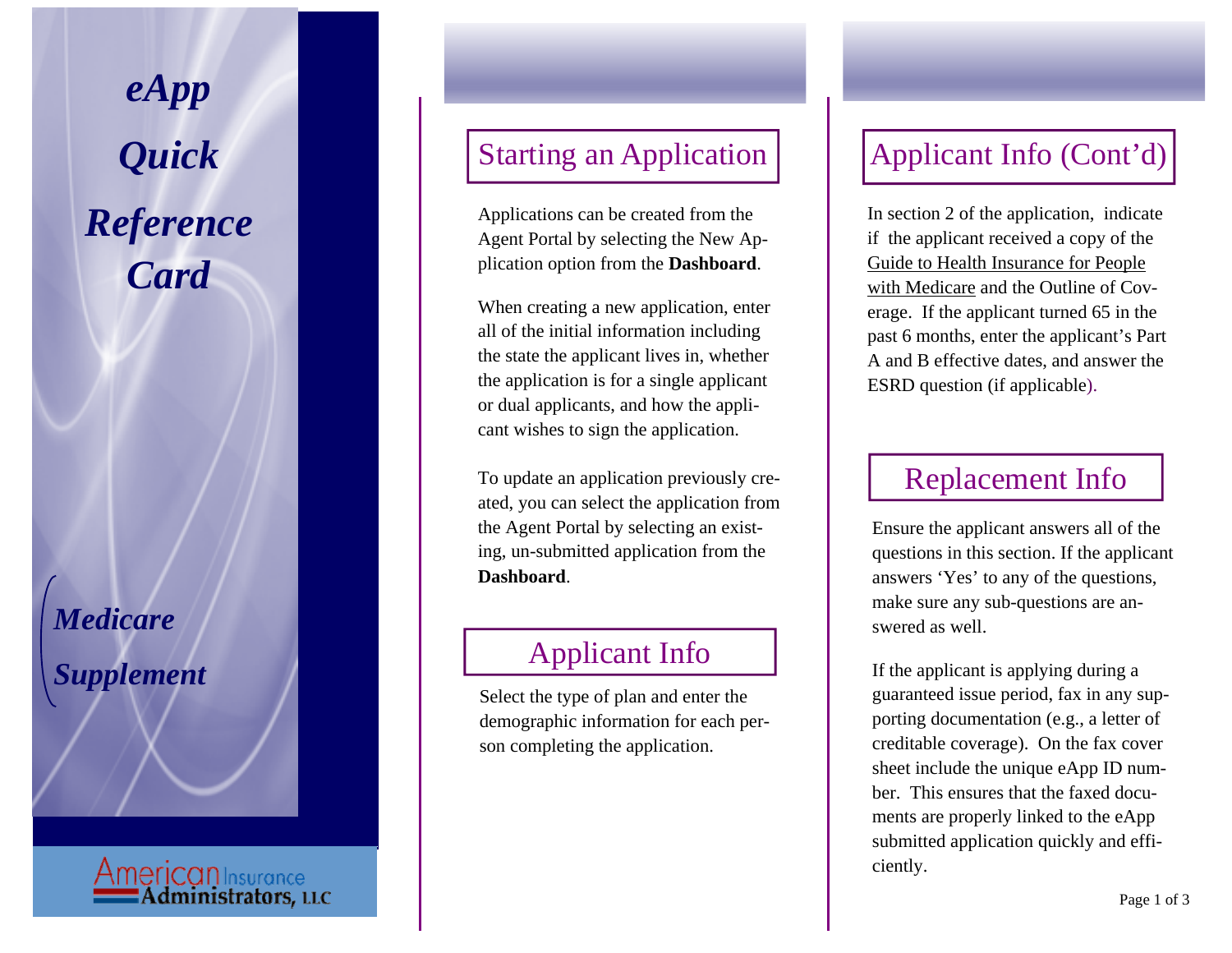## Health Questions

Ensure the applicant has answered all of the Health Questions.

If the applicant is applying for during an Open Enrollment or Guaranteed Issue period, the Health Questions can be skipped provided the applicant is not applying for Life Insurance or applying for a plan that is not available for Guaranteed Issue.

If the applicant is applying for a Life Insurance policy in addition to a Medicare Supplement policy, then the health questions must be answered.

For more information regarding Open Enrollment or Guaranteed Issue please refer to the Underwriting Guidelines.

# Billing

In section 7, enter the initial premium collected, the renewal premium, and select the renewal mode. If the application is being submitted electronically, \$0.00 should be entered in the initial premium collected field.

If the applicant will be paying monthly, complete the banking information for the monthly ACH drafts.

#### *Agent Certification*

Enter the amount being collected, and whether it was collected by check or if the applicant will be paying by ACH. If no money was collected with the application, then enter a '0' and select 'ACH" as the premium mode. The select ACH as the mean enter a 0 and select ACH as the Authorization

#### Life Insurance

The life insurance questions are only required if the applicant is applying for Life Insurance. If the applicant will be replacing an existing life policy with this one, the Life Insurance and Annuities replacement form must be completed.

# Replacing Med Sup

This section is to be completed if the applicant is replacing a Medicare Supplement, Select, or Advantage plan.

## Addl. Comments

If there are any additional comments regarding follow up information to the health questions or medications, enter the comment, indicate if the comment is for applicant A or Applicant B, and the press 'Insert'. Repeat for each comment.

Make sure all of the **Authorization and Acknowledgement** statements have been read and are understood by the applicant. Once they have read through the statements and all questions have been answered, make sure the Medicare and/or Life Insurance checkboxes are selected (if applicable).